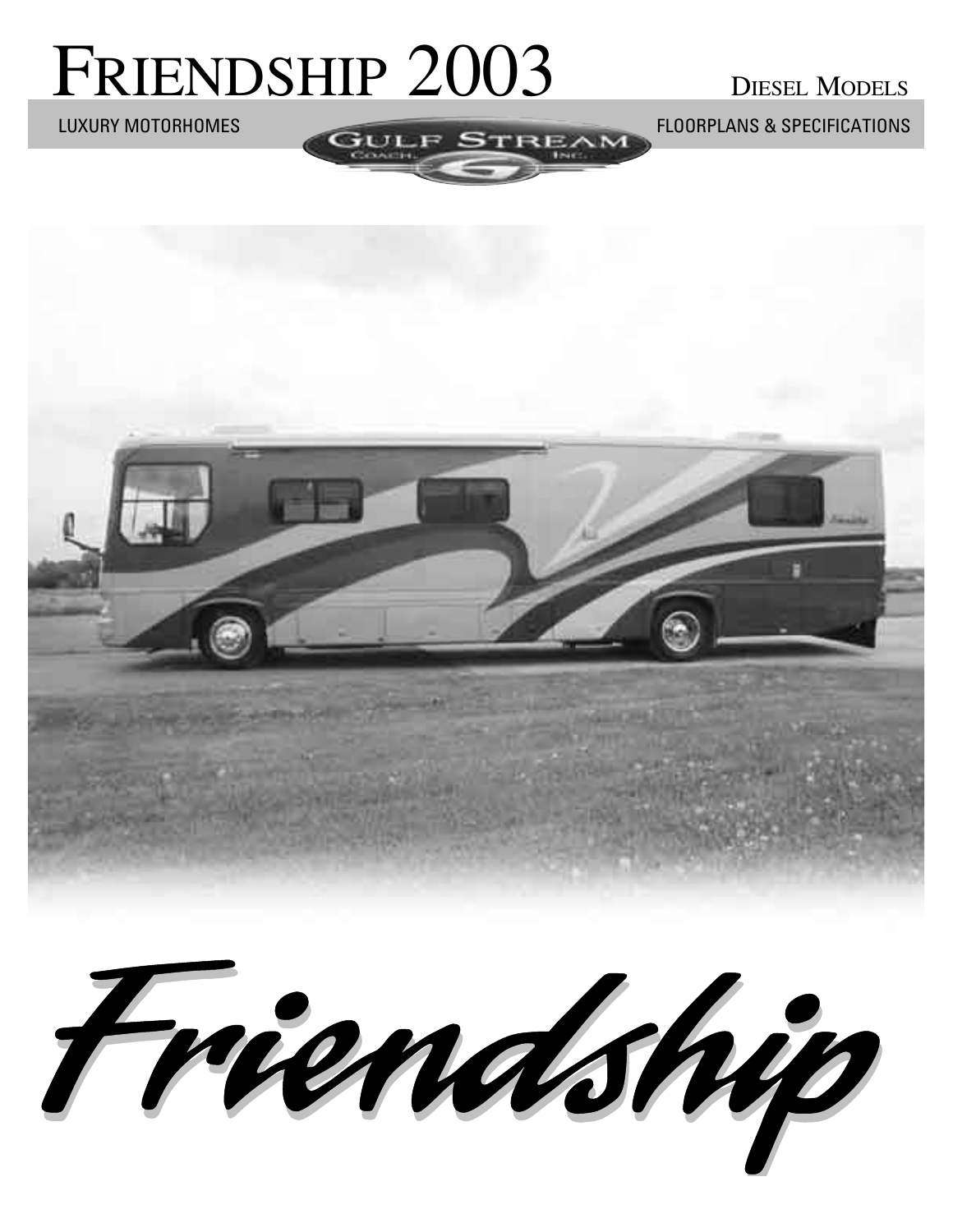**MODEL 8404 FS**



FRIENDSHIP

**GULF STREAM** 

| Engine                  | 330 CAT/400       |
|-------------------------|-------------------|
| GVWR                    | 31,000            |
| Wheelbase               | 276"              |
| Ext. Length             | 40'-9"            |
| Ext. Height w/AC        | $12^{\prime}$ -2" |
| Ext. Width              | 101"              |
| Int. Height             | 80"               |
| Int. Width              | 97"               |
| Fresh                   | 75 gal.           |
| Grey                    | 40 gal.           |
| <b>Black</b>            | 40 gal.           |
| Water Heater w/DSI      | 10 gal.           |
| LP Gas Tanks            | 150 lbs.          |
| <b>Fuel Tank (Gal.)</b> | 150               |
| <b>Furnace (BTU's)</b>  | 25.000/40.000     |
|                         |                   |

**MODEL 8407 FS**



**MODEL 8408 FS**



**MODEL 8409 FS**



| Engine                    | 330 CAT/400   |
|---------------------------|---------------|
| <b>GVWR</b>               | 27.910/32.000 |
| Wheelbase                 | 252"          |
| <b>Ext. Length</b>        | $38' - 8''$   |
| Ext. Height w/AC          | $12' - 2''$   |
| <b>Ext. Width</b>         | 101"          |
| Int. Height               | 80"           |
| Int. Width                | 97"           |
| Fresh                     | 100 gal.      |
| Grev                      | 75 gal.       |
| <b>Black</b>              | 75 gal.       |
| <b>Water Heater w/DSI</b> | 10 gal.       |
| <b>LP Gas Tanks</b>       | 150 lbs.      |
| Fuel Tank (Gal.)          | 100/150       |
| <b>Furnace (BTU's)</b>    | 25.000/40.000 |

| Engine                    | 330 CAT/400   |
|---------------------------|---------------|
| GVWR                      | 32,000        |
| Wheelbase                 | 276"          |
| Ext. Length               | 40'-9"        |
| Ext. Height w/AC          | $12' - 2''$   |
| Ext. Width                | 101"          |
| Int. Height               | 80"           |
| Int. Width                | 97"           |
| Fresh                     | 100 gal.      |
| Grev                      | 75 gal.       |
| <b>Black</b>              | 75 gal.       |
| <b>Water Heater w/DSI</b> | 10 gal.       |
| <b>LP Gas Tanks</b>       | 150 lbs.      |
| <b>Fuel Tank (Gal.)</b>   | 150           |
| <b>Furnace (BTU's)</b>    | 25.000/40.000 |

| <b>Engine</b>             | 330 CAT/400   |
|---------------------------|---------------|
| GVWR                      | 27.910/32.000 |
| Wheelbase                 | 252"          |
| Ext. Length               | $38' - 8''$   |
| Ext. Height w/AC          | $12' - 2''$   |
| <b>Ext. Width</b>         | 101"          |
| Int. Height               | 80"           |
| Int. Width                | 97"           |
| <b>Fresh</b>              | 100 gal.      |
| Grev                      | 75 gal.       |
| <b>Black</b>              | 75 gal.       |
| <b>Water Heater w/DSI</b> | 10 gal.       |
| <b>LP Gas Tanks</b>       | 150 lbs.      |
| <b>Fuel Tank (Gal.)</b>   | 100/150       |
| <b>Furnace (BTU's)</b>    | 25.000/40.000 |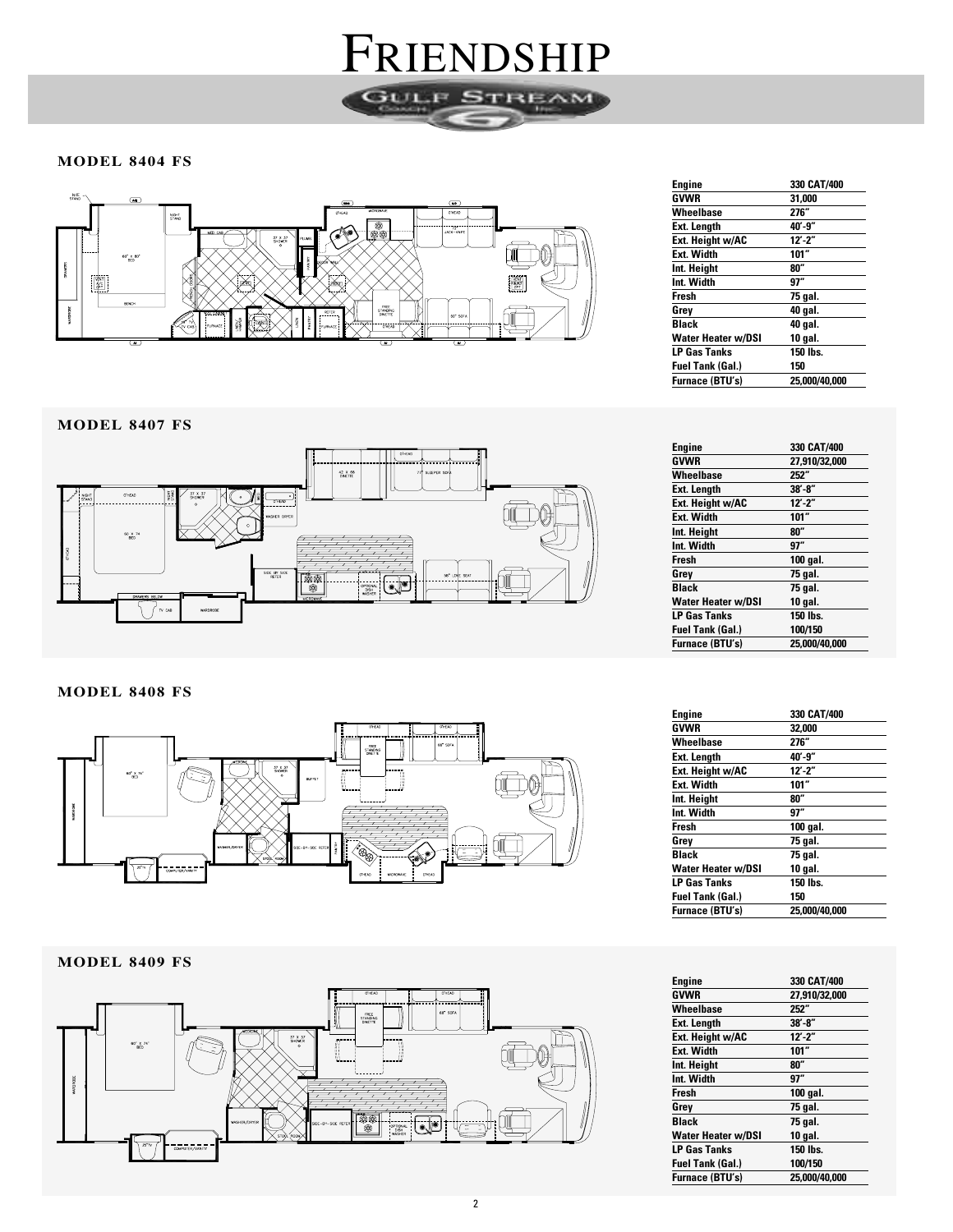

### *L U X U R Y D I E S E L M O D E L FE A T U R E S , S T A N D A R D S & O P T I O N S*

#### Interior & Decor

- High Gloss Walnut Hardwood Interior
- Fabric-Covered Shelving in Cabinets
- Deep Overhead Cabinets in Slide-Outs
- Deluxe Corian® Countertops **Throughout**
- Deluxe Flexsteel Furniture
- Flexsteel Pilot & Co-Pilot Seats 6-Way Power Pedestals (Opt.)
- Deluxe Stain-Resistant Carpet w/Pad
- Hand Laid Ceramic Tile Floor Bath
- Wood Plank Floor in Kitchen
- Pleated Shades Throughout
- Deluxe Privacy Drapes for Cockpit
- Coordinated Bedspreads & Shams
- Expandable Dinette w/Solid Surface Top and (2) Fabric Chairs
- Color Coordinated Deluxe Window Boxes
- Queen Size Bed w/Deluxe Innerspring **Mattress**

#### Appliances

- 3-Burner High-Output Recessed Range w/Covers
- 2-Door, 2-Way Refrigerator
- Microwave/Convection Oven w/Recirculation Kit
- Lighted Power Range Hood
- 24" Color TV In Overhead Flat Screens
- 25" Color TV in Bedroom Flat Screens
- 07FS 19" Sansui Bedroom Overhead
- TV Antenna w/Amp, Boost and 2 Jacks
- LP Gas Leak Detector
- Carbon Monoxide Detector

#### Bath & Water

• Super-Flow Manifold Water Distribution System

- Deep Solid Surface Kitchen Sink w/ Flexible Sprayer
- Gold Neo-Angle Shower Surround
- Sky Dome in Shower Area
- Mirrored Medicine Cabinet
- Storage Cabinet in Commode Area
- Porcelain Commode w/Spray Nozzle
- Washer/Dryer Prep
- Corian® Sink Covers in Kitchen
- Water Purification System
- Holding Tank Power Flush System

#### Exterior & Construction

- Radiused Fiberglass Roof
- Back-Up Camera w/Weatherproof Cover
- Deluxe Front Door w/Screen & Kick plate
- Trailer Hitch

#### Heating, Ventilation & A/C

- Thermopane Windows Throughout
- Dual 13,500 BTU Ceiling Ducted A/C
- Overhead Defrost Fans
- In-Dash A/C and Heater w/Electronic Driver and Passenger Controls
- Heated & Insulated Basement with Enclosed Holding Tanks
- Insulated Ducted Furnace w/Electronic Ignition

#### Chassis

- Freightliner Custom Chassis with 330 HP CAT @2200 RPM @ 860 ftlb. torque w/Allison 6 Speed Electronically Shifted Automatic Transmission
- IFS Not Available (8404, 8408, 8409)
- C-Channel Type, Raised-Rail Steel Chassis Frame
- Anti-Lock Brake System
- Air Brakes w/Pure Air Plus Heated Air Dryer
- Full Air-Ride Suspension w/Auto Leveling System

#### Deluxe Standard Features

- Auto Dash Air Conditioner
- Auto Cruise Control
- Electric Step Cover
- 150 lb. LP Tank
- Tinted Windshield & Windows
- Sony Home Theater System

#### Popular Options

- Deluxe Exterior Paint Upgrade
- 4-Door Flush-Mount Refrigerator
- Satellite Dish System
- Satellite in Motion System
- Fully Automatic Hydraulic Coach Levelers
- Storage Compartment Slide Trays
- Exterior Entertainment Center
- Combo Vented Washer/Dryer
- Icemaker in Kitchen Cabinet
- 50 lb. Freezer on Slide Tray in Basement
- 7.5 Onan Quiet Diesel Generator / or 7.5 Generac
- VCR in Front Overhead
- 400 horsepower Cummins Engine w/ Side Radiator
- White Laminated Cabinetry w/Ceramic Tile in Kitchen